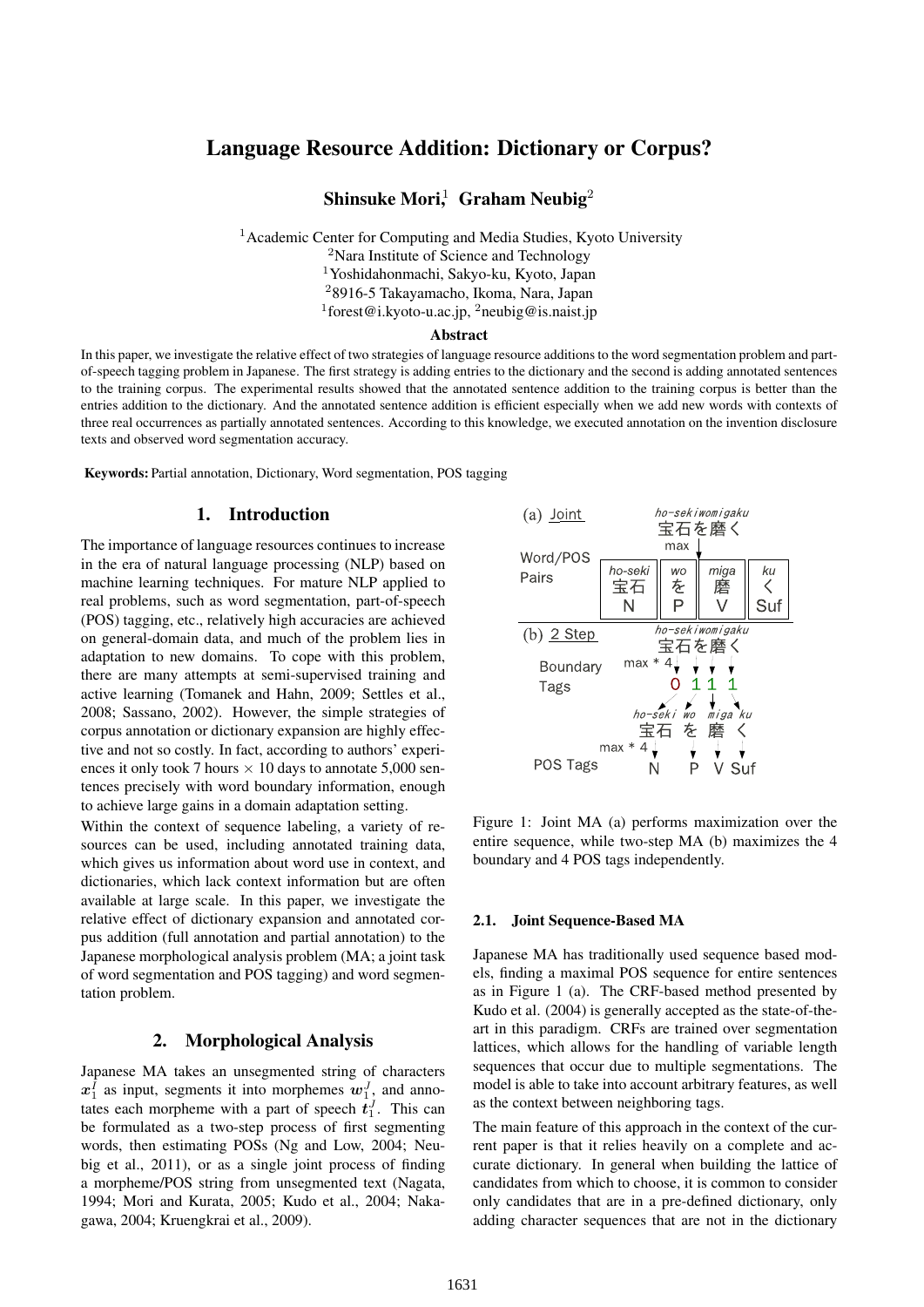when there are no in-vocabulary candidates.<sup>1</sup> Thus, if the dictionary contains all of the words present in the sentences we want to analyze, these methods will obtain relatively high accuracy, but any words not included in the dictionary will almost certainly be given a mistaken analysis.

#### 2.2. 2-Step Pointwise MA

In the two-step approach (Neubig et al., 2011), on the other hand, we first segment character sequence  $x_1^I$  into the word sequence  $w_1^J$  with the highest probability, then tag each word with parts of speech  $t_1^J$ . This approach is shown in Figure 1 (b).

Word segmentation is formulated as a binary classification problem, estimating boundary tags  $b_1^{I-1}$ . Tag  $b_i = 1$  indicates that a word boundary exists between characters  $x_i$  and  $x_{i+1}$ , while  $b_i = 0$  indicates that a word boundary does not exist. POS estimation can also be formulated as a multiclass classification problem, where we choose one tag *t<sup>j</sup>* for each word  $w_j$ . These two classification problems can be solved by tools in the standard machine learning toolbox such as logistic regression (LR), support vector machines (SVMs), or conditional random fields (CRFs).

As features for these classification problems, it is common to use information about the surrounding characters (character and character-type *n*-grams), as well as the presence or absence of words in the dictionary. The details of the features can be found in Neubig et al. (2011), but as dictionary features are particularly important in the context of this paper we explain them shortly here. Dictionary features for word segmentation can include, for example, *l<sup>s</sup>* and *r<sup>s</sup>* which are active if a string of length *s* included in the dictionary is present directly to the left or right of the present word boundary, and *i<sup>s</sup>* which is active if the present word boundary is included in a dictionary word of length *s*. Dictionary feature *djk* for POS estimation can indicate whether the current word  $w_j$  occurs as a dictionary entry with tag  $t_k$ .

Compared to the joint sequence-based method described in the previous section, the two-step approach is a dictionarylight method. In fact, given a corpus of segmented and POS-tagged sentences, it is possible to perform analysis without the dictionary features, relying entirely on the information about the surrounding *n*-grams learned from the corpus. However, as large-coverage dictionaries often exist in many domains for consumption by either computer or human, having the possibility to use these as additional features is expected to give a gain in accuracy, which we verify experimentally in the following section.

### 3. Experimental Evaluation

To observe the difference between the addition of annotated sentences to the training corpus, and addition of entries to the dictionary, we conducted the experiments described below.

| Corpus        |        |                     |  |  |  |  |
|---------------|--------|---------------------|--|--|--|--|
| Domain        | #words |                     |  |  |  |  |
| General       | 784k   |                     |  |  |  |  |
| General + Web | 898k   |                     |  |  |  |  |
| Web for test  | 13.0k  |                     |  |  |  |  |
| Dictionary    |        |                     |  |  |  |  |
| Domain        | #words | Coverage (word/POS) |  |  |  |  |
| General       | 29.7k  | 96.3%               |  |  |  |  |
| General + Web | 32.5k  | 97.9%               |  |  |  |  |

Table 1: Language Resource Specification.

| <b>Adaptation strategy</b>      | MeCab  | KyTea  |
|---------------------------------|--------|--------|
| No adaptation                   | 95.20% | 95.54% |
| Dict. addition (no re-training) | 96.59% |        |
| Dict. addition (re-training)    | 96.55% | 96.75% |
| Corpus addition                 | 96.85% | 97.15% |

Table 2: Word Segmentation Accuracy (F-measure).

#### 3.1. Experimental Setting

The task we use as our test bed is the domain adaptation of Japanese morphological analysis. We use the Balanced Corpus of Contemporary Written Japanese (BCCWJ) as the testbed for our experiments (Maekawa, 2008). BCCWJ is divided into several sections, each from a different source, so this is ideal for domain adaptation experiments.

As our target domain, we use data from the Web (Yahoo! *Chiebukuro* in BCCWJ) and as the source domain we use the other five domains of BCCWJ Core data. Table 1 shows the specification of the corpus and dictionary.

As morphological analyzers, we use the following two publicly available tools<sup>2</sup>.

- 1. MeCab: CRF-based joint method (Kudo et al., 2004)
- 2. KyTea: 2-step pointwise method (Neubig et al., 2011)

We compare the following adaptation strategies for the two morphological analyzers.

- No adaptation: Use the corpus and the dictionary in the general domain.
- Dictionary addition (no re-training): Add words appearing in the Web training corpus to the dictionary. As the dictionary includes costs, we set the cost of all new words to the same value as infrequent words of the same POS tag, following the instructions on the MeCab Web page<sup>3</sup> (MeCab only).
- *•* Dictionary addition (re-training): Add words appearing in the Web corpus to the dictionary and estimate the weights of the model on the general domain training data again.
- *•* Corpus addition: Create a dictionary from both the general and Web domains, and train the parameters on the same corpus from both domains.

<sup>&</sup>lt;sup>1</sup>It should be noted that there has been a recently proposed method to loosen this restriction, although this adds some complexity to the decoding process and reduces speed somewhat (Kaji and Kitsuregawa, 2013).

<sup>&</sup>lt;sup>2</sup>We did not precisely tune the parameters, so there still may be room for further improvement.

<sup>3</sup>http://mecab.sourceforge.net/dic.html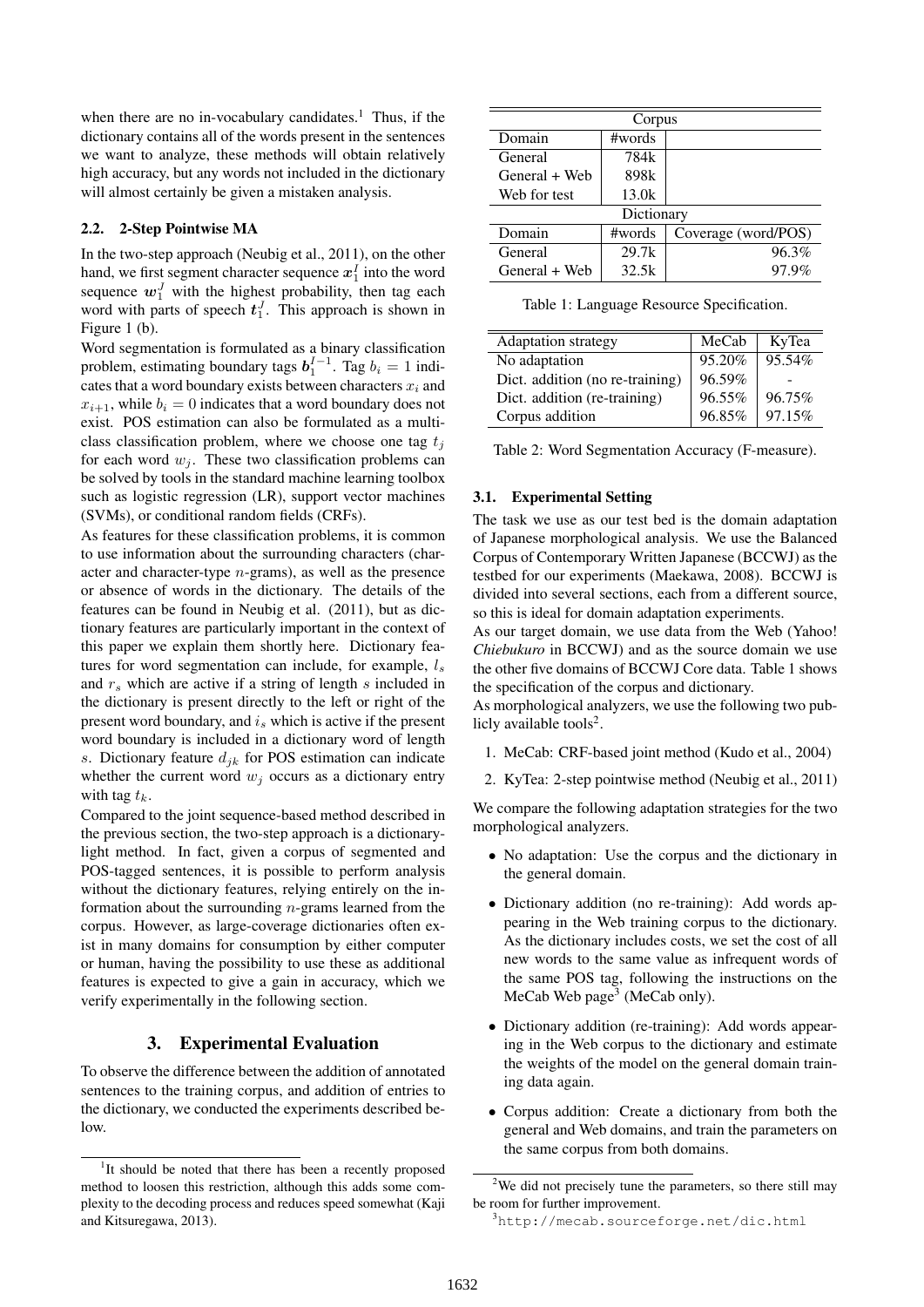#### 3.2. Evaluation Criterion

As an evaluation criterion we follow (Nagata, 1994) and use precision and recall based on word-POS pair. First the longest common subsequence (LCS) is found between the correct answer and system output. Then let  $N_{REF}$  be the number of word-POS pairs in the correct sentence, *NSY S* be that in the output in a system, and *NLCS* be that in the LCS of the correct sentence and the output of the system, so the recall *R* and precision *P* are defined as follows:

$$
R = \frac{N_{LCS}}{N_{REF}}, \quad P = \frac{N_{LCS}}{N_{SYS}}.
$$

Finally we calculate F-measure defined as the harmonic mean of the recall and the precision:

$$
F = \left\{ \frac{1}{2} (R^{-1} + P^{-1}) \right\}^{-1} = \frac{2N_{LCS}}{N_{REF} + N_{SYS}}.
$$

#### 3.3. Result and Discussion

Table 2 shows the experimental result. From this table, we can see that just adding entries to the dictionary has a large positive effect on the accuracy. By adding entries to the dictionary (no re-training in MeCab case<sup>4</sup>) the accuracies of MeCab and KyTea increase by 1.35% and 1.21% respectively. However, by actually adding annotated sentences to the training corpus we can further increase by 0.30% and 0.40% respectively. That is to say, 75*∼*80% of accuracy increase can be achieved through dictionary expansion and the remaining 20*∼*25% can realized only by adding the context information included in the corpus.

The followings are the examples of increases realized only by the corpus addition for MeCab.

*•* <sup>な</sup> / <sup>ん</sup> *⇒* なん (freq.=4)

In books and newspaper articles "なん"(what) is written in the Chinese character "何" instead of the *hiragana* "なん." Thus the morphological analyzer divides the string into the auxiliary verb "な" and its inflectional ending " $\lambda$ " which appear many times in these domains.

*•*  $\hat{ }$  /  $\hat{ }$  ⇒  $\hat{ }$  (freq.=3)

Smiley faces are rare in the general domain but often used in Web domain. And characters including "  $\hat{ }$ " make a word in many cases. Thus we need to add a Web domain training corpus to estimate that the smiley face is sufficiently common as a single word and should not be divided.

*•* <sup>感</sup> / <sup>じ</sup> *⇒* 感じ (freq.=2) "感じ"(feeling) as a noun does not appear in the general domain corpus and is segmented into a verb "感" and inflectional endings "じ", but using this word as a noun is common in the Web domain.

Another remark is that the accuracy gain is almost the same in CRF-based joint method (MeCab) and 2-step pointwise method (KyTea) contrary to our expectation that MeCab depends more on the dictionary than KyTea. Thus both

|             | #Sent. | #NEs                     | #Words            | #Char. |
|-------------|--------|--------------------------|-------------------|--------|
| Training    | 1.760  | 13.197                   | $33,088$   50,002 |        |
| <b>Test</b> | 724    | $\overline{\phantom{0}}$ | 13.147            | 19.975 |

Table 3: Specifications of the recipe corpus.

morphological analyzers are making good use of dictionary information, but also can be improved with the context provided by the corpus.

### 4. Realistic Cases

The experimental results that we described in the previous section are somewhat artificial or *in-vitro*. In the corpus addition case, it is assumed that the sentences are entirely annotated with word boundary information and all the words are annotated with their POSs.

In this section, we report results under two other adaptation methods used in real or *in-vivo* adaptation scenarios. In both cases, the language resources to be added are partially annotated corpora (Neubig and Mori, 2010). Because MeCab is not capable of training a model from such corpora, we only report the result of KyTea.

As the problem, we focus on word segmentation, because in Japanese most ambiguity in MA lies in word segmentation, especially in the domain adaptation situation where most of unknown words are nouns and the rest fall into other content word categories such as verbs, adjectives, etc. Figure 2

#### 4.1. Recipe Domain

The first case is the adaptation to cooking recipe texts. We used recipe flow graph corpus (r-FG corpus) (Mori et al., 2014) in which word sequences important for cooking are annotated with types (recipe named entities; recipe NEs). They are also correctly segmented into words (see Figure 2).

#### 4.1.1. Experimental Setting

Table 3 shows the specifications of the r-FG corpus relating to the word segmentation experiment. As the adaptation strategies, we used the following two methods in addition to "No adaptation." The examples are taken from Figure 2.

Dictionary Use the training data as a dictionary.

- 1. Extract NEs from the training data,
	- ex.) /ホット ドッグ/F, /チリ/F, /チーズ/F, /オニオン/F, /ふりかけ/Ac, /ホット ドッグ/F, /アルミ ホイル/F, /覆/Ac
- 2. Make a dictionary containing the words in these NEs,
	- ex.) ホット, ドッグ, チリ, チーズ, オニオン, ふりかけ, アルミ, ホイル, 覆
- 3. Use the dictionary as the additional language resource to train the model.
- Partial annotation Use the training data as partially annotated data.

<sup>4</sup>As we can see in Table 2, renewing CRF parameters decreased the accuracy.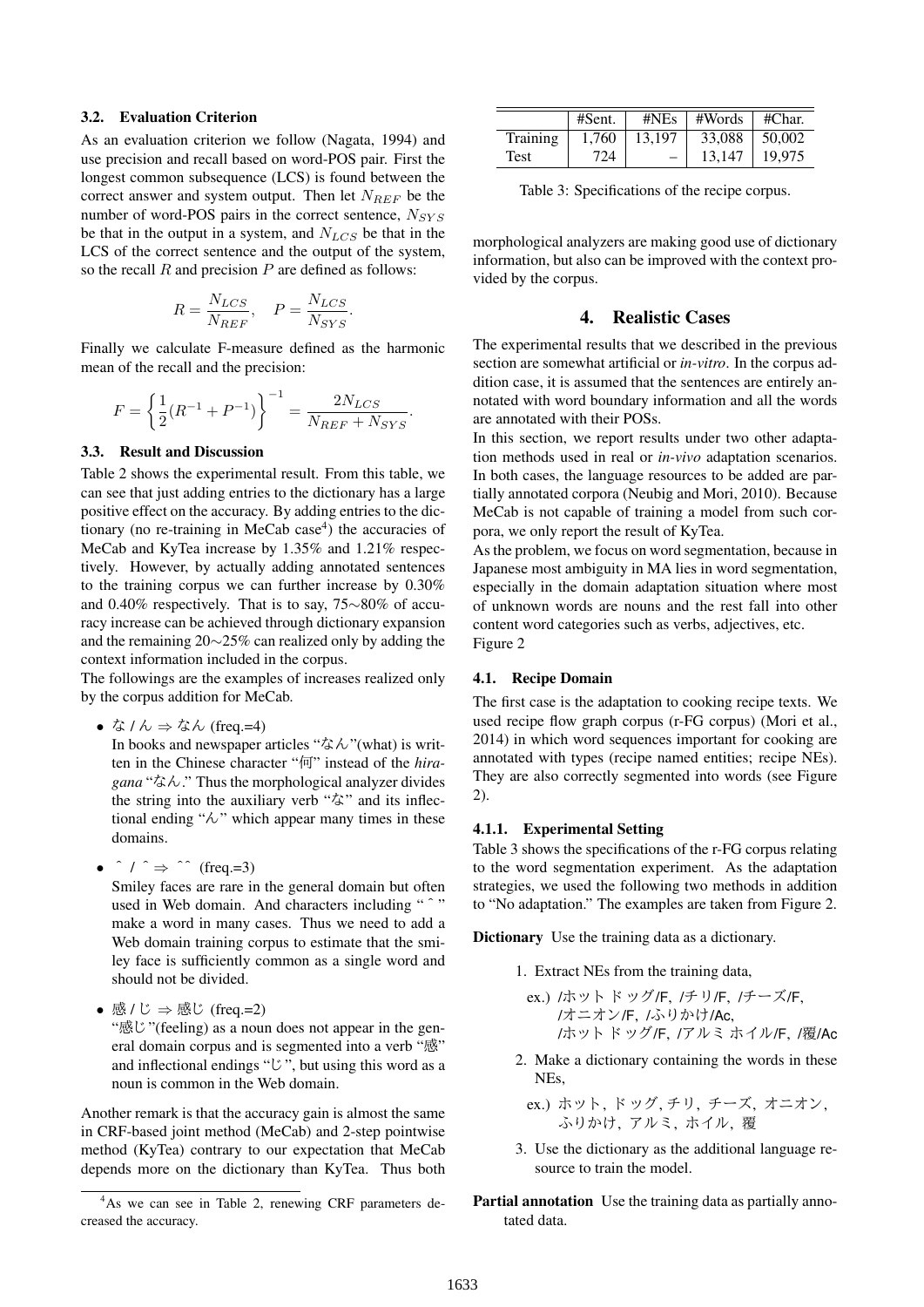| 各         | (each) (hot dog) |  |                                                                                 |  |         | $(cmi)$ (chili), (cheese), (onion) $(cmd)$ (sprinkle) | /ホットドッグ/F に / チリ/F 、 /チーズ/F 、 /オニオン/F を / ふりかけ/Ac る | (inf). |
|-----------|------------------|--|---------------------------------------------------------------------------------|--|---------|-------------------------------------------------------|-----------------------------------------------------|--------|
| (hot dog) |                  |  | /ホットドッグ/F を   /アルミ ホイル/F で<br>$(cmd)$ (aluminum foil) $(cmc)$ (cover) $(infl.)$ |  | /覆/Ac う |                                                       |                                                     |        |

English is added for explanation only. *cmc*, *cmd*, and *cmi* stand for case marker for complement, direct object, and indirect object, respectively. *infl.* stands for inflectional ending.

| <b>Adaptation strategy</b> | #occurrences | #words  | WS F-measure |              |        |
|----------------------------|--------------|---------|--------------|--------------|--------|
|                            | maximum(n)   | average |              | <b>BCCWJ</b> | Recipe |
| No adaptation              |              |         | $\theta$     | 98.87%       | 94.35% |
| Dictionary                 |              |         | 1.999        | 98.90%       | 94.54% |
|                            | 1            | 1.00    | 1,999        | 98.89%       | 95.56% |
| Partial annotation         | 2            | 1.60    | 3.191        | 98.89%       | 95.81% |
|                            | 3            | 2.02    | 4.046        | 98.89%       | 95.94% |
|                            | 4            | 2.36    | 4,727        | 98.89%       | 96.01% |
|                            | 8            | 3.26    | 6,523        | 98.89%       | 96.07% |
|                            | 16           | 4.26    | 8.512        | 98.89%       | 96.14% |
|                            | 32           | 5.10    | 10,203       | 98.89%       | 96.21% |
|                            | 64           | 5.77    | 11,542       | 98.89%       | 96.28% |
|                            | $\infty$     | 6.60    | 13.197       | 98.89%       | 96.29% |

Figure 2: Example sentences in the r-FG corpus.

Table 4: Word Segmentation Accuracy in Partial Annotation Case.

- 1. Extract *n* occurrences at maximum of the NEs from the training data (see Figure 2, where the NE in focus is ホットドッグ and  $n = 2$ ),
- 2. Convert them into partially segmented sentences in which only both edges of the NEs and the inside of the NEs are annotated with word boundary information.
	- ex.) If the NE in focus is ホットドッグ, then 各|ホ-ッ-ト|ド-ッ-グ|に 」チ 」リ \_、…, |ホ-ッ-ト|ド-ッ-グ|を ア ル ミ…,

where the symbols " $|,$ ", " $-$ ," and " $|$ " mean word boundary, not a word boundary, and no information, respectively.

3. Use the partially annotated data as the additional language resource to train the model.

#### 4.1.2. Result and Discussion

Table 4 shows the word segmentation accuracies (WS Fmeasure) of "No adaptation" and the strategies that we explained above. The results of the partial annotation strategy varies depending on the parameter *n* (the maximum occurrences). The table shows these results with the real average occurrences in the partially segmented sentences.

From the result we can note the following. First, the addition of new words as the dictionary to the training data improves the word segmenter. This is consistent with the results shown in Table 2. Second, the partial annotation strategy with one occurrence  $(n = 1)$  is as good as the dictionary addition strategy. And as we increase the number of occurrences (*n*), the segmenter improves. The degree of improvement, however, shrinks as *n* increases. In a real situation, we have to prepare such partially annotated data and the annotation cost is proportional to the number of occurrences to be annotated. Therefore it is good to start annotating new words in descending order of frequency, selecting a threshold based on the number of occurrences.

### 4.2. Invention Disclosure Domain

Finally we report the result of a real adaptation that performed. The target domain is the invention disclosure texts, which are one of the important domains for NLP, especially information extraction and machine translation.

#### 4.2.1. Setting

Based on the knowledge we described above, we adopted the partial annotation strategy. Concretely, we performed the following procedures.

- 1. Extract unknown word candidates based on the distributional similarity from a large raw corpus in the target domain (Mori and Nagao, 1996),
- 2. Annotate three occurrences with word boundary information to make partially segmented sentences for each unknown word candidate in the descending order of the expected frequencies<sup>5</sup>.

For frequent word candidates, i.e. in the beginning of the annotation work, the three-occurrence annotation corresponds to the case of those with the maximum occurrence count of 4 and 8 in Table 4, because the average number of the occurrences is expected to be three.

In the practice, we asked an annotator to check unknown word candidates with three different contexts in the raw

<sup>&</sup>lt;sup>5</sup>The expected frequency of a word candidate is the frequency as a string in the raw corpus multiplied by the word likelihood estimated by the comparison between its distribution and that of the words. See (Mori and Nagao, 1996) for more detail.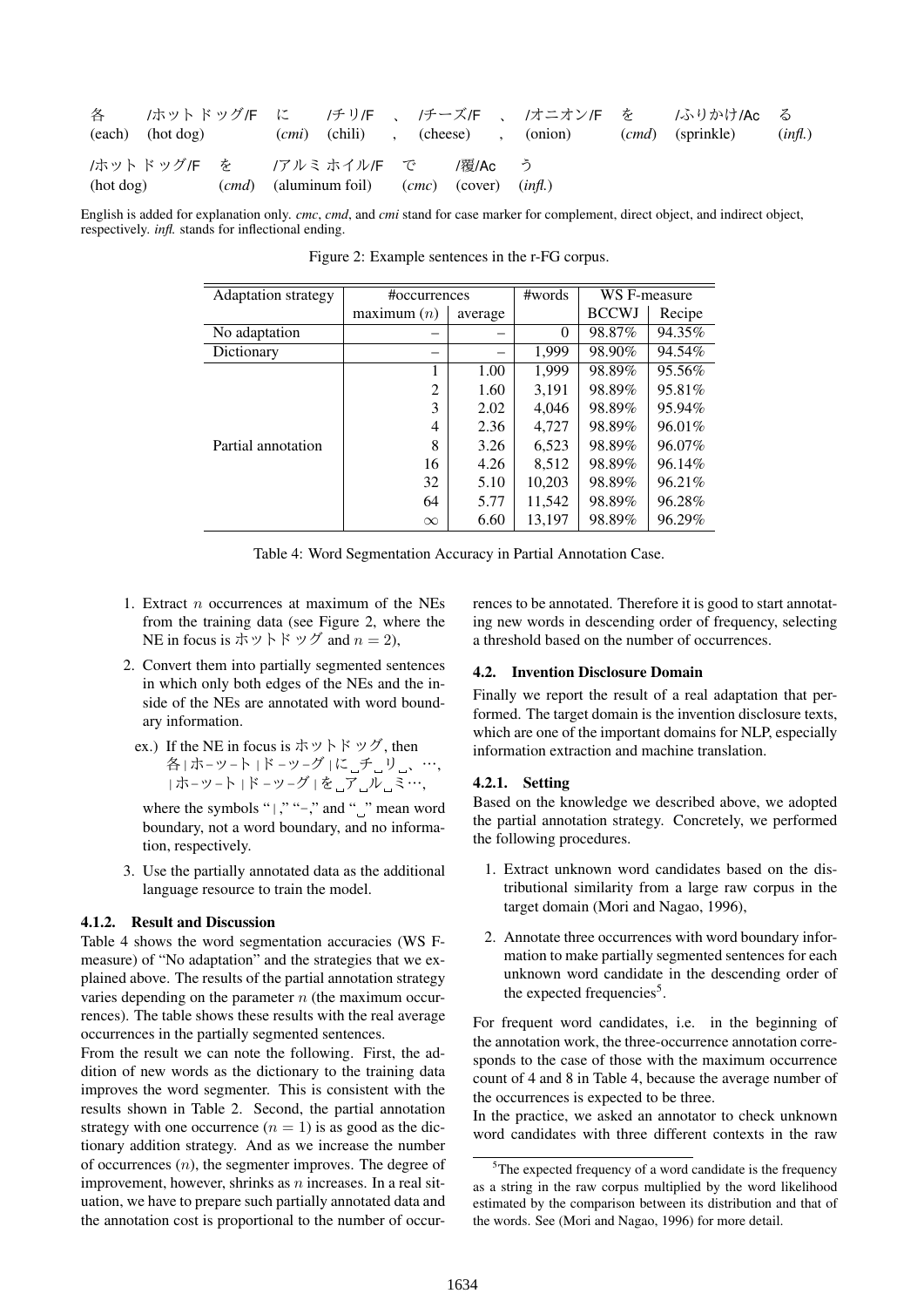|      | #Sent- | #Words | #Char. |
|------|--------|--------|--------|
| resi | ร∩∩    | 20.658 | 32.139 |

Table 5: Specifications of the invention disclosure corpus.



Figure 3: Accuracy increase.

corpus and correct the word boundary information if the default<sup>6</sup> is incorrect.

Every time the annotator finished one hour work, we built a word segmenter by adding the partially annotated sentences and measured the accuracy (WS F-measure) on the test set shown in Table 5.

#### 4.2.2. Result and Discussion

The learning curve shown in Figure 3. The left most point corresponds to the "No adaptation" case. The accuracy in this case is high compared with the recipe domain (Table 4). The reason is that the invention disclosure domain is not much different from the general domain containing newspaper articles etc. The most important remark is that the accuracy gets higher as we add more unknown word candidates to the training data as partially annotated sentences. After 12 hours of annotation work, we succeeded to eliminate 20% of the errors. The absolute F-measure is almost the same as that of the state-of-the-art word segmenter on the test set in the same domain as the training data (Neubig et al., 2011). Thus the word segmenter model itself is capable of contributing to various NLP applications in the invention disclosure domain in Japanese. In addition the accuracy does not seem to be saturating, thus we can improve more by only more annotator's work based on the partial annotation strategy.

## 5. Conclusion

In this paper, we reported to what extent two strategies of language resource additions contribute to improvement in the word segmentation problem and POS tagging problem in Japanese. The first strategy is adding entries to the dictionary and the second is adding annotated sentences to the training corpus.

In the experimental evaluations, we first showed that the corpus addition strategy is better than the dictionary addition strategy in the Japanese morphological task. Then we introduced the partial annotation strategy, in which only important points are annotated with word boundary information, and reported the real cases focusing on the word segmentation in Japanese. The experiment showed that adding word candidates to the training data as partially annotated data with about three different contexts is efficient to improve the word segmenter.

### 6. Acknowledgments

This work was supported by JSPS Grants-in-Aid for Scientific Research Grant Numbers 23500177 and NTT agreement dated 05/23/2013.

### 7. References

- Nobuhiro Kaji and Masaru Kitsuregawa. 2013. Efficient word lattice generation for joint word segmentation and pos tagging in japanese. In *Proceedings of the Sixth International Joint Conference on Natural Language Processing*, pages 153–161, Nagoya, Japan.
- Canasai Kruengkrai, Kiyotaka Uchimoto, Jun'ichi Kazama, Yiou Wang, Kentaro Torisawa, and Hitoshi Isahara. 2009. An error-driven word-character hybrid model for joint Chinese word segmentation and POS tagging. In *Proceedings of the 47th Annual Meeting of the Association for Computational Linguistics*.
- Taku Kudo, Kaoru Yamamoto, and Yuji Matsumoto. 2004. Applying conditional random fields to japanese morphological analysis. In *Proceedings of the Conference on Empirical Methods in Natural Language Processing*, pages 230–237.
- Kikuo Maekawa. 2008. Balanced corpus of contemporary written japanese. In *Proceedings of the 6th Workshop on Asian Language Resources*, pages 101–102.
- Shinsuke Mori and Gakuto Kurata. 2005. Class-based variable memory length markov model. In *Proceedings of the InterSpeech2005*, pages 13–16.
- Shinsuke Mori and Makoto Nagao. 1996. Word extraction from corpora and its part-of-speech estimation using distributional analysis. In *Proceedings of the 16th International Conference on Computational Linguistics*.
- Shinsuke Mori, Hirokuni Maeta, Yoko Yamakata, and Tetsuro Sasada. 2014. Flow graph corpus from recipe texts. In *Proceedings of the Nineth International Conference on Language Resources and Evaluation*.
- Masaaki Nagata. 1994. A stochastic japanese morphological analyzer using a forward-dp backward-a*<sup>∗</sup>* n-best search algorithm. In *Proceedings of the 15th International Conference on Computational Linguistics*, pages 201–207.
- Tetsuji Nakagawa. 2004. Chinese and Japanese word segmentation using word-level and character-level information. In *Proceedings of the 20th International Conference on Computational Linguistics*.
- Graham Neubig and Shinsuke Mori. 2010. Word-based partial annotation for efficient corpus construction. In *Proceedings of the Seventh International Conference on Language Resources and Evaluation*.

<sup>&</sup>lt;sup>6</sup>The default segmentation assumes that the candidate word is a word. That is to say, there are word boundaries on the both edges and no word boundary inside the string.